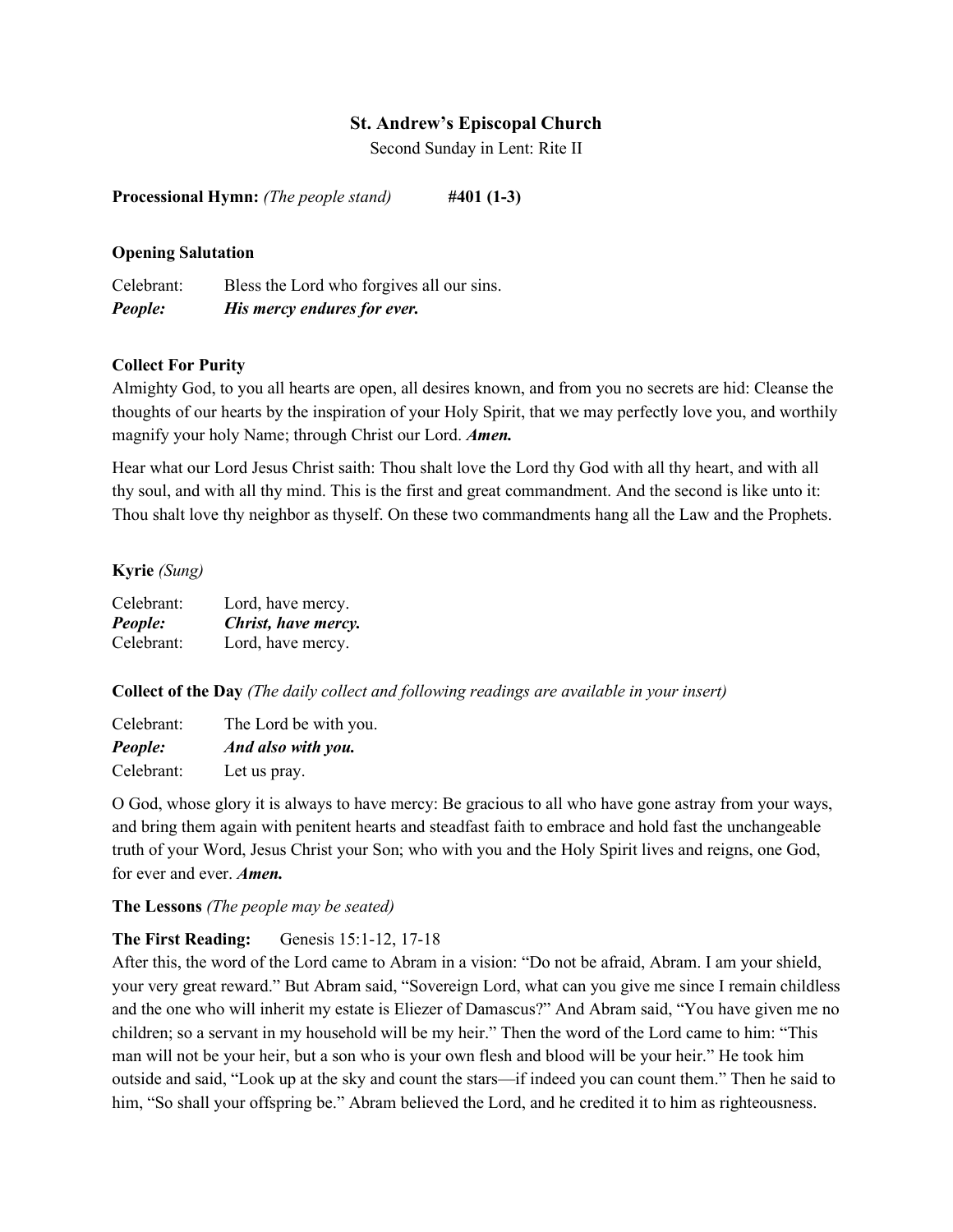He also said to him, "I am the Lord, who brought you out of Ur of the Chaldeans to give you this land to take possession of it." But Abram said, "Sovereign Lord, how can I know that I will gain possession of it?" So the Lord said to him, "Bring me a heifer, a goat and a ram, each three years old, along with a dove and a young pigeon." Abram brought all these to him, cut them in two and arranged the halves opposite each other; the birds, however, he did not cut in half. Then birds of prey came down on the carcasses, but Abram drove them away. As the sun was setting, Abram fell into a deep sleep, and a thick and dreadful darkness came over him. When the sun had set and darkness had fallen, a smoking firepot with a blazing torch appeared and passed between the pieces. On that day the Lord made a covenant with Abram and said, "To your descendants I give this land, from the Wadi of Egypt to the great river, the Euphrates" Reader: The Word of the Lord.

*People: Thanks be to God.*

## **Psalm 27**

1 The Lord is my light and my salvation— whom shall I fear? The Lord is the stronghold of my life— of whom shall I be afraid?

## *2 When the wicked advance against me to devour me, it is my enemies and my foes who will stumble and fall.*

3 Though an army besiege me, my heart will not fear; though war break out against me, even then I will be confident

## *4 One thing I ask from the Lord, this only do I seek: that I may dwell in the house of the Lord all the days of my life, to gaze on the beauty of the Lord and to seek him in his temple.*

5 For in the day of trouble he will keep me safe in his dwelling; he will hide me in the shelter of his sacred tent and set me high upon a rock.

# *6 Then my head will be exalted above the enemies who surround me; at his sacred tent I will sacrifice with shouts of joy; I will sing and make music to the Lord.*

7 Hear my voice when I call, Lord; be merciful to me and answer me.

*8 My heart says of you, "Seek his face!" Your face, Lord, I will seek.*

9 Do not hide your face from me, do not turn your servant away in anger; you have been my helper. Do not reject me or forsake me, God my Savior.

## *10 Though my father and mother forsake me, the Lord will receive me.*

11 Teach me your way, Lord; lead me in a straight path because of my oppressors.

## *12 Do not turn me over to the desire of my foes, for false witnesses rise up against me, spouting malicious accusations.*

13 I remain confident of this: I will see the goodness of the Lord in the land of the living.

*14 Wait for the Lord; be strong and take heart and wait for the Lord.*

## **The Second Reading:** Philippians 3:17-4:1

Join together in following my example, brothers and sisters, and just as you have us as a model, keep your eyes on those who live as we do. For, as I have often told you before and now tell you again even with tears, many live as enemies of the cross of Christ. Their destiny is destruction, their god is their stomach, and their glory is in their shame. Their mind is set on earthly things. But our citizenship is in heaven. And we eagerly await a Savior from there, the Lord Jesus Christ, who, by the power that enables him to bring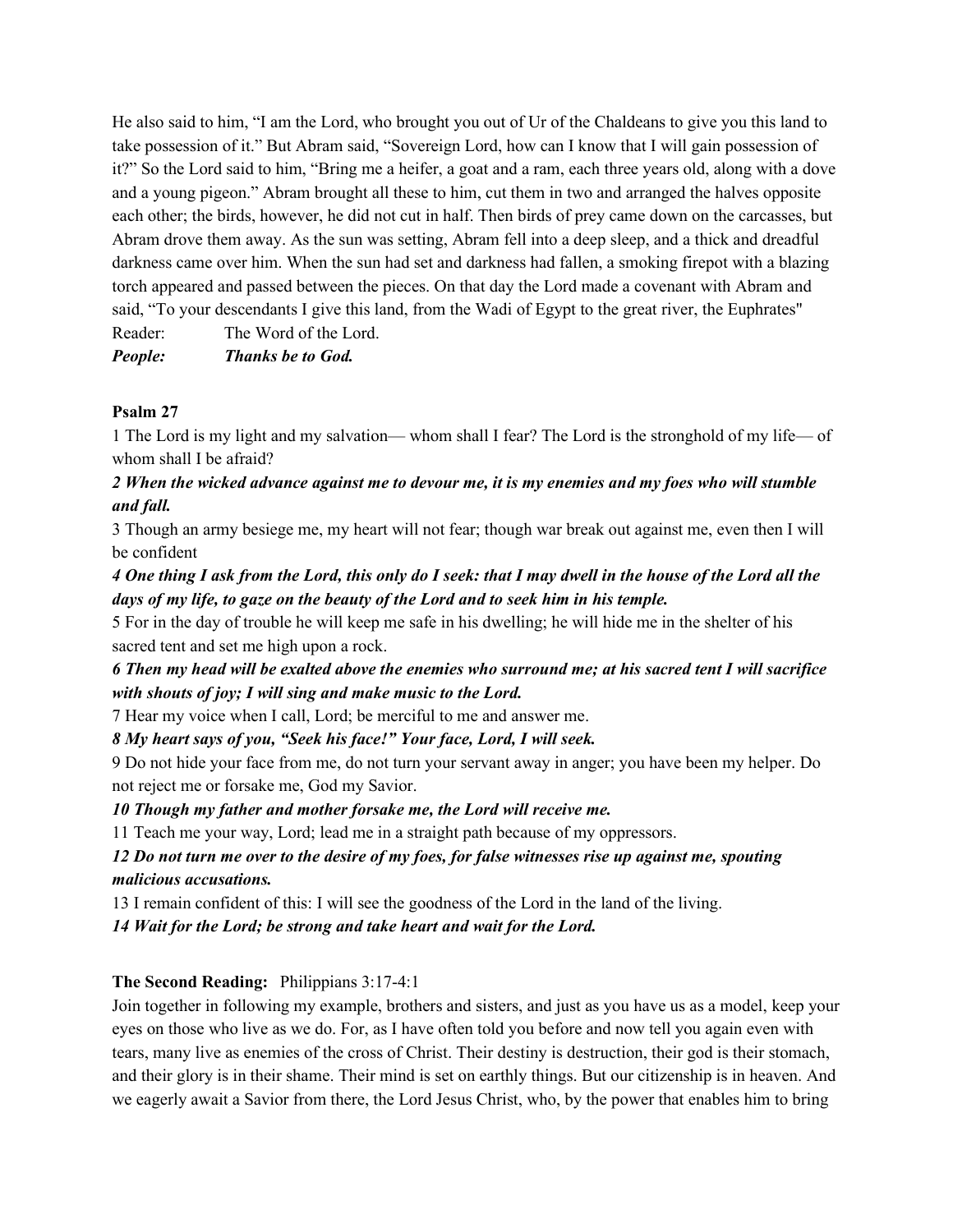everything under his control, will transform our lowly bodies so that they will be like his glorious body. Therefore, my brothers and sisters, you whom I love and long for, my joy and crown, stand firm in the Lord in this way, dear friends!

Reader: The Word of the Lord.

*People: Thanks be to God.*

**Gospel Hymn:** *(The people stand)* **#147 (1-3)**

**The Gospel:** Luke 13:31-35

Celebrant: The Holy Gospel of our Lord Jesus Christ according to St. Luke.

## *People: Glory to you Lord Christ.*

At that very hour some Pharisees came and said to Jesus, "Get away from here, for Herod wants to kill you." And he said to them, "Go and tell that fox, 'Behold, I cast out demons and perform cures today and tomorrow, and the third day I finish my course. Nevertheless I must go on my way today and tomorrow and the day following; for it cannot be that a prophet should perish away from Jerusalem.' O Jerusalem, Jerusalem, killing the prophets and stoning those who are sent to you! How often would I have gathered your children together as a hen gathers her brood under her wings, and you would not! Behold, your house is forsaken. And I tell you, you will not see me until you say, 'Blessed is he who comes in the name of the Lord!'"

Celebrant: This is the Gospel of the Lord. *People: Praise to you Lord Christ.*

**The Sermon** (*The people may be seated)* The Reverend Ronnie Short

**Solo** *Fr. Kaehr*

## **The Nicene Creed** *(The people stand, spoken)*

*We believe in one God, the Father, the Almighty, maker of heaven and earth, of all that is, seen and unseen. We believe in one Lord, Jesus Christ, the only Son of God, eternally begotten of the Father, God from God, Light from Light, true God from true God, begotten, not made, of one Being with the Father. Through him all things were made. For us and for our salvation he came down from heaven: by the power of the Holy Spirit he became incarnate from the Virgin Mary, and was made man. For our sake he was crucified under Pontius Pilate; he suffered death and was buried. On the third day he rose again in accordance with the Scriptures; he ascended into heaven and is seated at the right hand of the Father. He will come again in glory to judge the living and the dead, and his kingdom will have no end. We believe in the Holy Spirit, the Lord, the giver of life, who proceeds from the Father and the Son. With the Father and the Son he is worshiped and glorified. He has spoken through the Prophets. We believe in one holy catholic and apostolic Church. We acknowledge one baptism for the forgiveness of sins. We look for the resurrection of the dead, and the life of the world to come. Amen.*

## **The Prayers For The People** *(The people stand)*

With all our heart and with all our mind, let us pray to the Lord, saying "Lord, have mercy."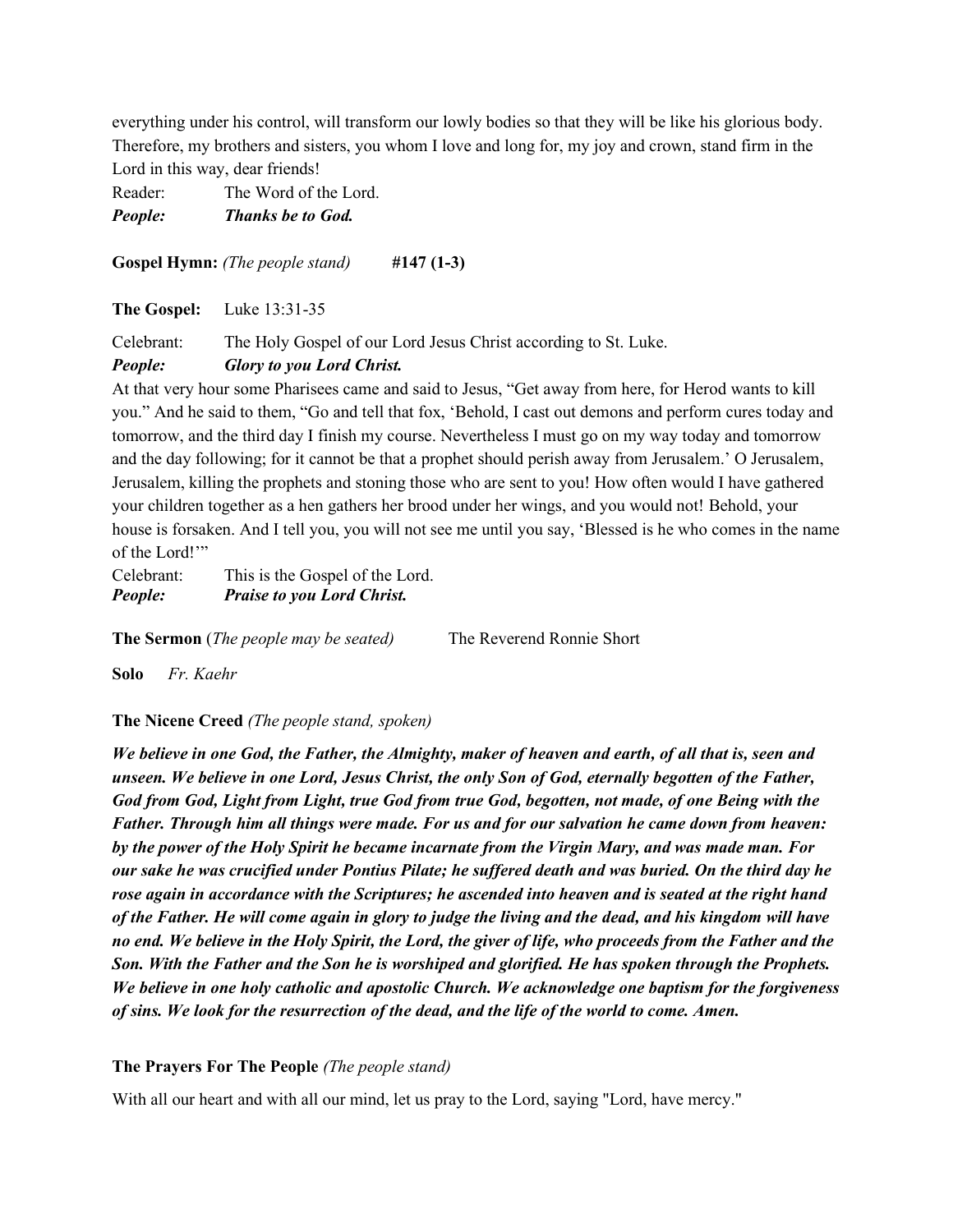For the peace from above, for the loving-kindness of God, and for the salvation of our souls, let us pray to the Lord.

## *People: Lord, have mercy.*

For the peace of the world, for the welfare of the Holy Church of God, and for the unity of all peoples, let us pray to the Lord.

## *People: Lord, have mercy.*

For our Bishop, and for all the clergy and people, let us pray to the Lord.

## *People: Lord, have mercy.*

For our President, for the leaders of the nations, and for all in authority, let us pray to the Lord. *People: Lord, have mercy.*

For this city, for every city and community, and for those who live in them, let us pray to the Lord. *People: Lord, have mercy.*

For seasonable weather, and for an abundance of the fruits of the earth, let us pray to the Lord.

## *People: Lord, have mercy.*

For the good earth which God has given us, and for the wisdom and will to conserve it, let us pray to the Lord.

## *People: Lord, have mercy.*

For those who travel on land, on water, or in the air, let us pray to the Lord. *People: Lord, have mercy.*

For the aged and infirm, for the widowed and orphans, and for the sick and the suffering, let us pray to the Lord.

# *People: Lord, have mercy.*

For the poor and the oppressed, for the unemployed and the destitute, for prisoners and captives, and for all who remember and care for them, let us pray to the Lord.

## *People: Lord, have mercy.*

For all who have died in the hope of the resurrection, and for all the departed, let us pray to the Lord. *People: Lord, have mercy.*

For deliverance from all danger, violence, oppression, and degradation, let us pray to the Lord. *People: Lord, have mercy.*

For the absolution and remission of our sins and offenses, let us pray to the Lord. *People: Lord, have mercy.*

That we may end our lives in faith and hope, without suffering and without reproach, let us pray to the Lord.

## *People: Lord, have mercy.*

Defend us, deliver us, and in thy compassion protect us, O Lord, by thy grace.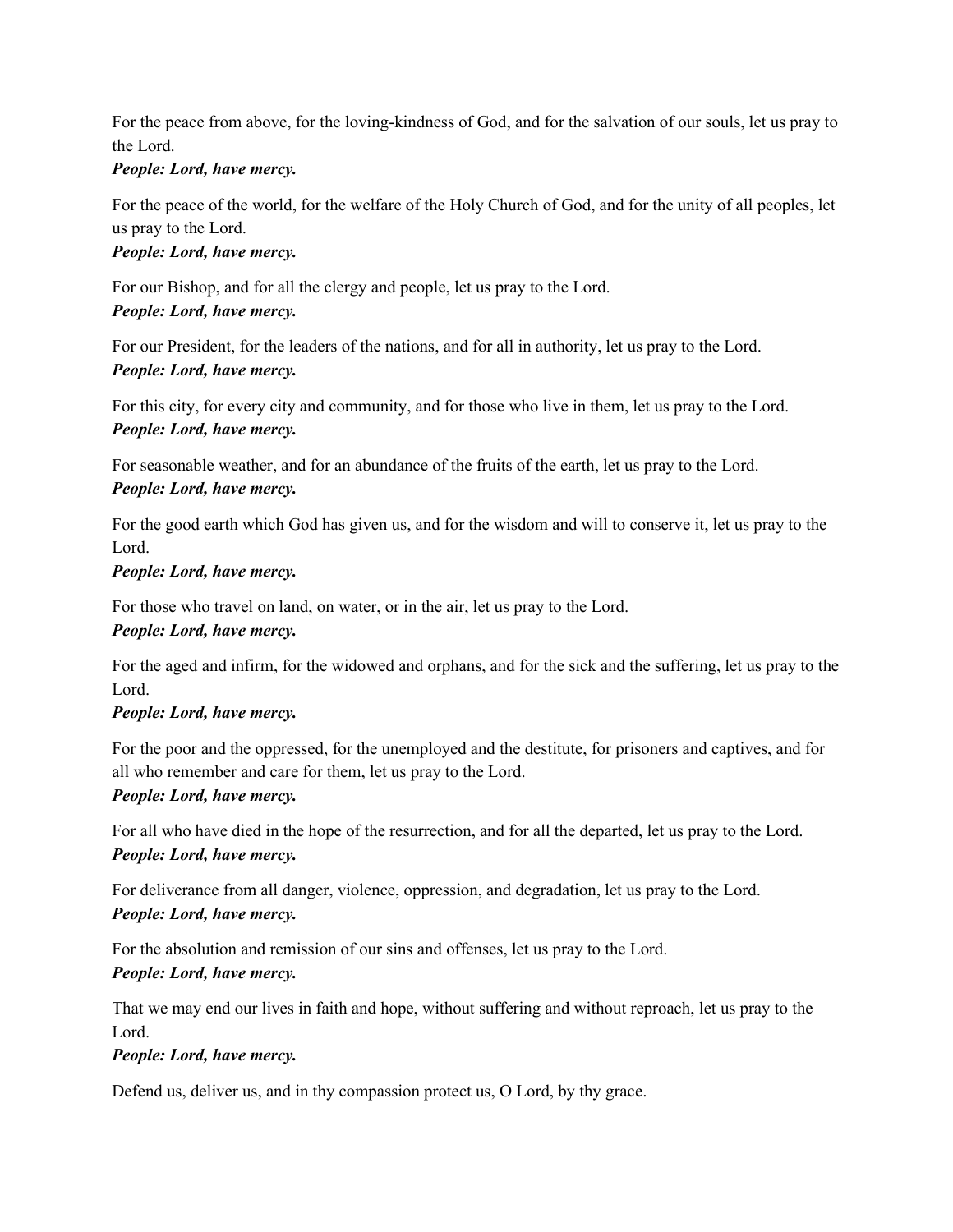### *People: Lord, have mercy.*

In the communion of St. Andrew and of all the saints, let us commend ourselves, and one another, and all our life, to Christ our God.

### *People: To thee, O Lord our God.*

Lord Jesus Christ, you said to your apostles, "Peace I give to you; my own peace I leave with you:" Regard not our sins, but the faith of your Church, and give to us the peace and unity of that heavenly City, where with the Father and the Holy Spirit you live and reign, now and for ever. *Amen.*

## **The Confession of Sin and Absolution** *(The people kneel)*

Celebrant: Let us humbly confess our sins unto Almighty God.

*(celebrant and people) Most merciful God, we confess that we have sinned against you in thought, word, and deed, by what we have done, and by what we have left undone. We have not loved you with our whole heart; we have not loved our neighbors as ourselves. We are truly sorry and we humbly repent. For the sake of your Son Jesus Christ, have mercy on us and forgive us; that we may delight in your will, and walk in your ways, to the glory of your Name. Amen.*

Celebrant: Almighty God have mercy on you, forgive you all our sins through our Lord Jesus Christ, strengthen you in all goodness, and by the power of the Holy Spirit keep you in eternal life. *Amen.*

| <b>The Peace</b> | (The people stand)                                                                        |
|------------------|-------------------------------------------------------------------------------------------|
| Celebrant:       | The peace of the Lord be always with you.                                                 |
| <b>People:</b>   | And also with you.                                                                        |
| Celebrant:       | Walk in love, as Christ loved us and gave himself up for us, an offering and sacrifice to |
|                  | God.                                                                                      |

**Offertory** *(The people may be seated for the Offertory Hymn performed by the St. Andrew's Choir)*

#### **Doxology** *(The people stand and sing)*

*Praise God, from whom all blessings flow. Praise Him, all creatures here below. Praise Him above, you heavenly host. Praise Father, Son and Holy Ghost. Amen.*

#### **The Great Thanksgiving** *(Remain standing)*

| People:    | It is right to give him thanks and praise. |
|------------|--------------------------------------------|
| Celebrant: | Let us give thanks to the Lord our God.    |
| People:    | We lift them to the Lord.                  |
| Celebrant: | Lift up your hearts.                       |
| People:    | And also with you.                         |
| Celebrant: | The Lord be with you.                      |

It is right, and a good and joyful thing, always and everywhere to give thanks to you, Father Almighty,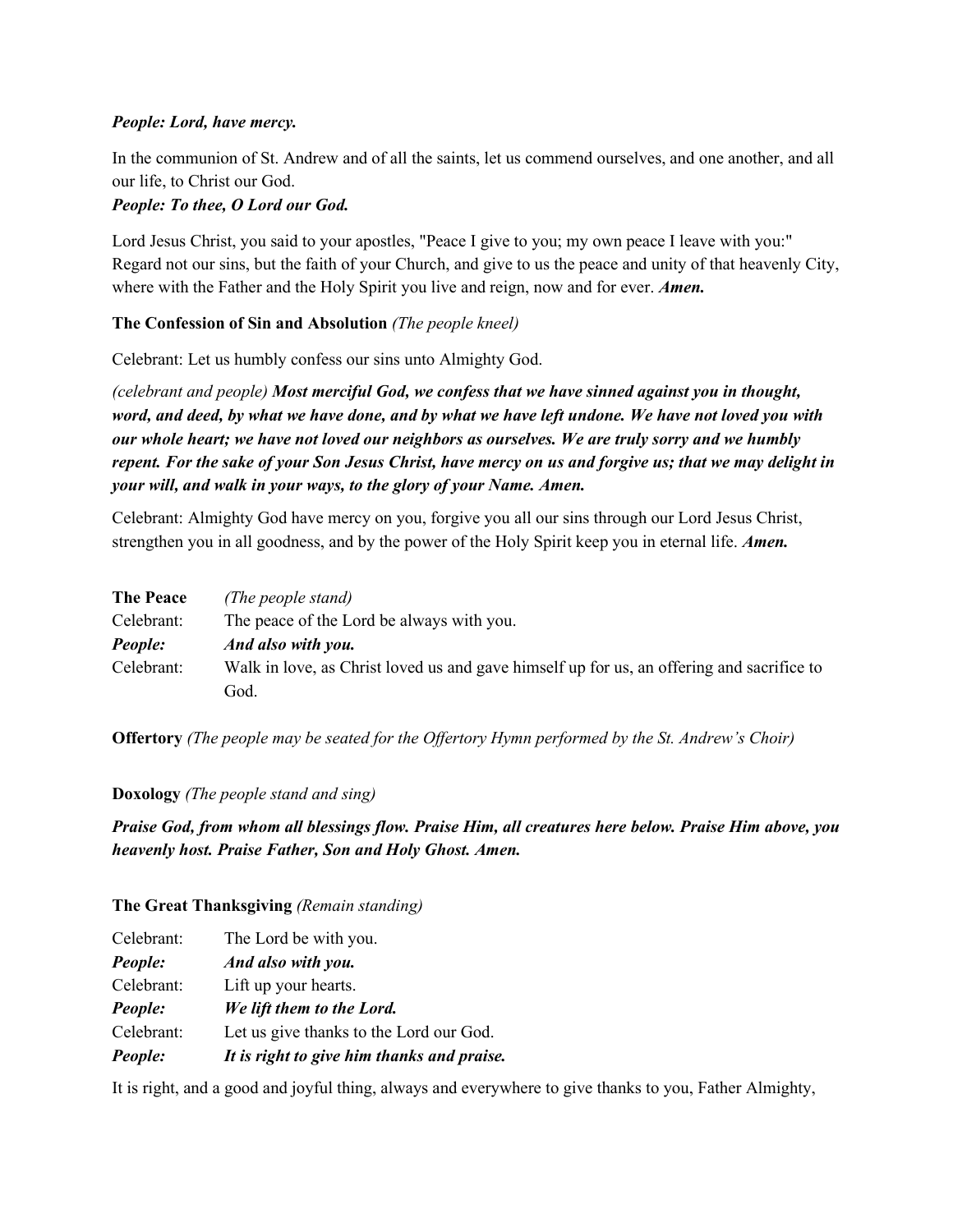Creator of heaven and earth.

## *[Proper Preface]*

Therefore we praise you, joining our voices with Angels and Archangels and with all the company of heaven, who for ever sing this hymn to proclaim the glory of your Name:

## **Sanctus** *(S125: Sung)*

# *Holy, Holy, Holy Lord, God of power and might, heaven and earth are full of your glory. Hosanna in the highest. Hosanna in the highest. Blessed is he who comes in the name of the Lord. Hosanna in the highest. Hosanna in the highest.*

*(The people kneel)* Holy and gracious Father: In your infinite love you made us for yourself, and, when we had fallen into sin and become subject to evil and death, you, in your mercy, sent Jesus Christ, your only and eternal Son, to share our human nature, to live and die as one of us, to reconcile us to you, the God and Father of all.

He stretched out his arms upon the cross, and offered himself, in obedience to your will, a perfect sacrifice for the whole world.

On the night he was handed over to suffering and death, our Lord Jesus Christ took bread; and when he had given thanks to you, he broke it, and gave it to his disciples, and said, "Take, eat: This is my Body, which is given for you. Do this for the remembrance of me."

After supper he took the cup of wine; and when he had given thanks, he gave it to them, and said, "Drink this, all of you: This is my Blood of the new Covenant, which is shed for you and for many for the forgiveness of sins. Whenever you drink it, do this for the remembrance of me."

Therefore we proclaim the mystery of faith: *(sung) Christ has died. Christ is risen. Christ will come again.*

We celebrate the memorial of our redemption, O Father, in this sacrifice of praise and thanksgiving. Recalling his death, resurrection, and ascension, we offer you these gifts.

Sanctify them by your Holy Spirit to be for your people the Body and Blood of your Son, the holy food and drink of new and unending life in him. Sanctify us also that we may faithfully receive this holy Sacrament, and serve you in unity, constancy, and peace; and at the last day bring us with all your saints into the joy of your eternal kingdom.

All this we ask through your Son Jesus Christ: By him, and with him, and in him, in the unity of the Holy Spirit all honor and glory is yours, Almighty Father, now and for ever. *Amen.*

And now, as our Savior Christ has taught us, we are bold to say:

*(celebrant and people, sung): Our Father, who art in heaven, hallowed be Thy name. Thy kingdom come, Thy will be done, on earth as it is in heaven. Give us this day our daily bread. And forgive us our trespasses, as we forgive those who trespass against us. And lead us not into temptation, but deliver us from evil. For Thine is the kingdom, and the power, and the glory, forever and ever. Amen.*